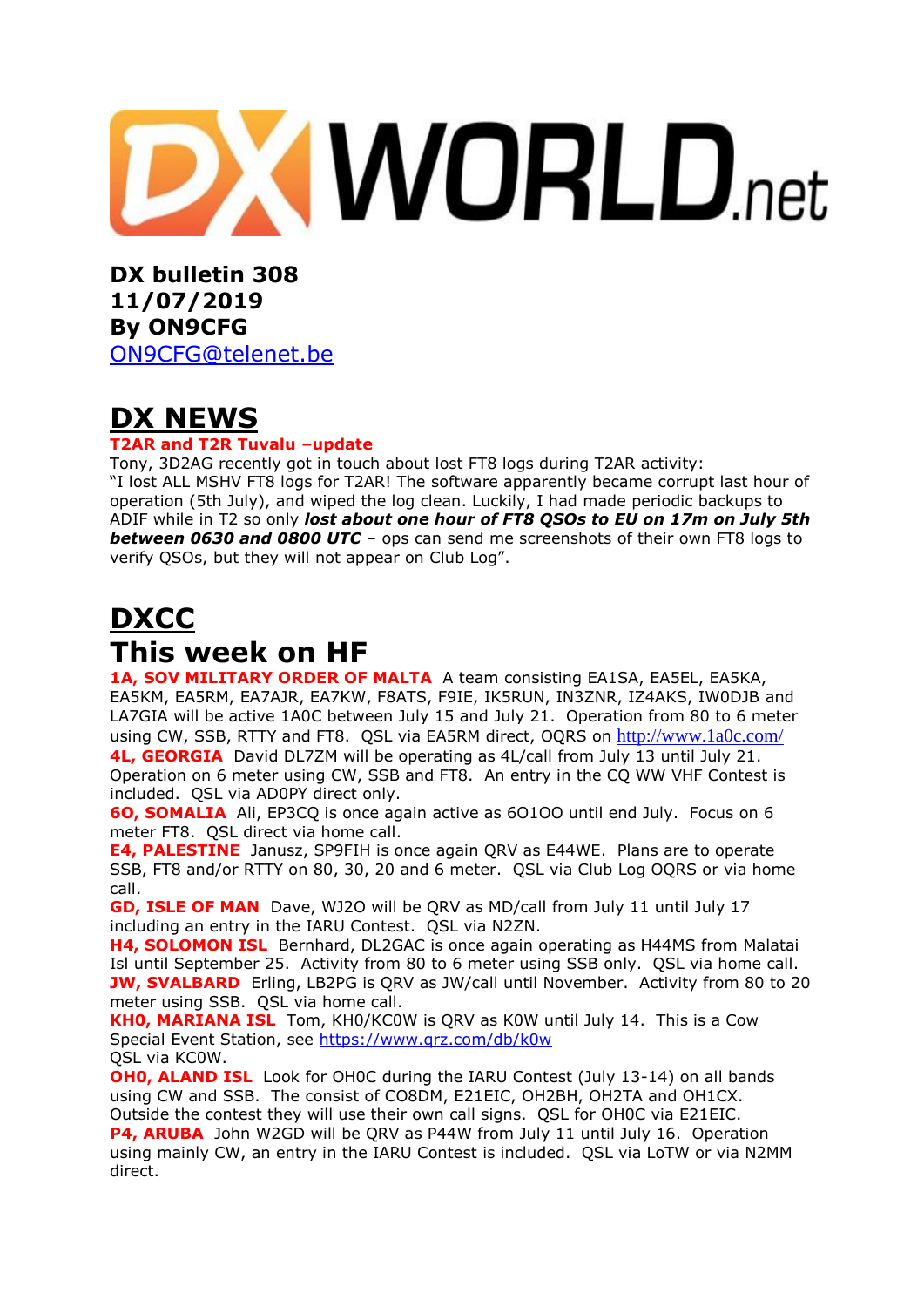**PJ2, CURACAO** This year the Dave Kalter Memorial "Youth DX Adventure" will see a team consisting of three teenagers (KG5HVO, KM4BUN and KM4ZIA) be active again as PJ2Y from Curacao on 14-18 July. Plans are to be QRV on all bands SSB, CW, FT8 and possibly some satellites. <https://qsl.net/n6jrl/>QSL via AB8YK, logsearch on Club Log. (TNX 425DX)

**TK, CORSICA** Frans, DJ0TP is once again QRV as TK/call in 'holiday-style' until August 8. QSL via LoTW or via home call, direct or bureau.

**TK, CORSICA** Steve, DL4ALB is QRV as TK/call in 'holiday-style' until July 23. Operation on 20, 17 and 15 meter using SSB and PSK. QSL via home call, direct or bureau.

**VP2V, BRITISH VIRGIN ISL** Kevin, K6TOP is once again active as VP2V/K6TOP until July 13. Operation from 40 to 10 meter using CW in his spare time. QSL via NR6M and LoTW.

**VP9, BERMUDA** Steven KU9C and Stephen KL7SB are operating as call/VP9 until July 15. QSL for KU9C/VP9 via home call, KL7SB/VP9 goes to N4GNR.

**Z6, KOSOVO** Mome, Z32ZM is active as Z68MA during July. QSL via Club Log OQRS. <https://www.qrz.com/db/z32zm>

**Z8, SOUTH SUDAN** Diya, YI1DZ is once again operating as Z81D until October 10. Operation from 80 to 10 meter using SSB and FT8. QSL via OM3JW, OQRS.

**ZF, CAYMAN ISL** Gayle K6GO and Mike NA6MB are once again active as ZF2GO and ZF2NA until July 19. Operation from 160 to 6 meter. An entry in the IARU HF Contest is included as ZF1A.

# **Coming up soon**

**D4, CAPE VERDE** Lukas, HB9EBT will be active from Santiago Island as D44TEG between July 22-29. Activity from 40 to 10 meter using CW. QSL via home call. **FO, FRENCH POLYNESIA** Rick, AI5P will be active from Tahiti as FO/AI5P between July 22 and July 29. Operation from 40 to 17 meter using CW and FT8. QSL via home call. **FO, FRENCH POLYNESIA** Oliver, W6NV will be operating as FO/call from Tahiti between July 19-21. Activity from 80 to 10 meter with vertical antennas. QSL via home call, LoTW.

**GJ, JERSEY** MJ0ILB (OK1BIL), MJ0IKL (OK1DOL), MJ/OK1FIK, MJ/OK1FWM, MJ/OK1NP and MJ/OK3RM will be active from July 19 until July 28. Activity on HF and 6 and 2 meter using CW, SSB and digi. They will participate in the IOTA Contest as MJ0ICD. QSL via OK1DOL, direct or bureau.

**V4, ST KITTS** John, W5JON will once again be operating as V47JA from his vacation home in Calypso Bay between July 20 and August 11. Operation from 160 to 6 meter using SSB and FT8. QSL via home call direct or LoTW.

**XV, VIETNAM** Sven, HB9DXN will once again be operating as XV9DXB from Nha Trang from July 20 for about 3 weeks. Activity on 80, 40, 20 and 15 meter using CW and SSB. QSL via EB7DX.

**YJ, VANUATU** Geoff, ZL3GA will be operating from the Malowia Guest House between July 21 and August 2. Activity on HF using CW, SSB and FT8. QSL via LoTW, Club Log OQRS or via home call, direct or bureau.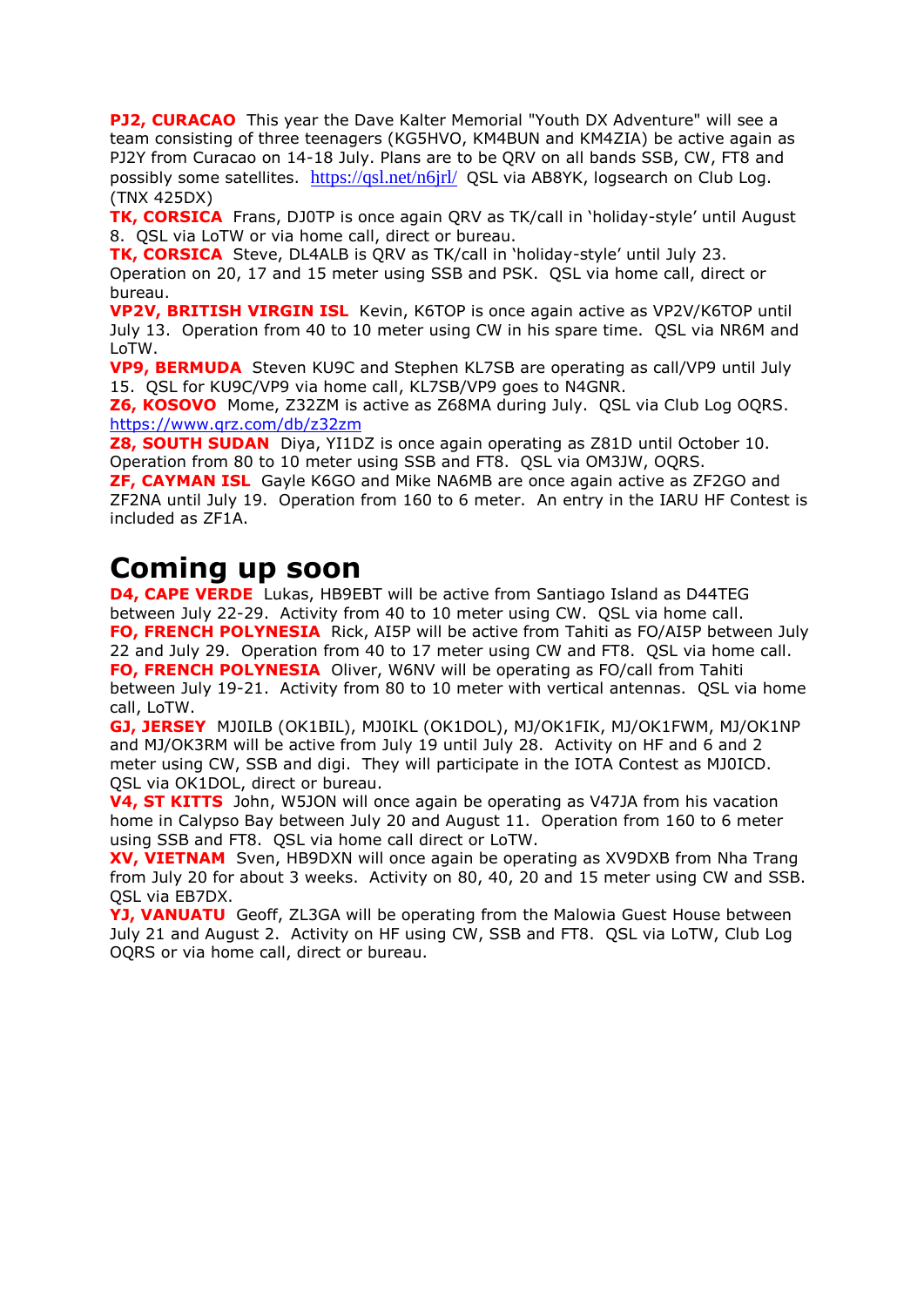

# **IOTA This week on HF EUROPE**

**EU-030 Bornholm Isl** Carsten, OZ4CG will be active as OZ4SOP for the Sea of Peace Award until end July. QSL via Club Log OQRS, LoTW.

**EU-036 Hitra Isl** Jacques, CT2IXX is active as LA/call/P until July 12. Activity during his spare time using SSB only. QSL via home call.

**EU-054 Levanzo Isl** Look for Ignazio IT9AGZ as IF9/call between July 16 and July 28. QSL via home call.

### **NORTH AMERICA**

**NA-004 Endicott Isl** Rick, K6VVA will be operating as call/KL7 from July 15-18. Activity on 40, 30 and 20 meter using CW with some SSB. <http://www.k6vva.com/iota/na-004/>

## **OCEANIA**

**OC-133 Labuan Isl** Saty, JE1JKL will once again be active as 9M6NA from July 11 until July 16. An entry in the IARU HF Championship is included. Before and after the contest he will focus on 6 meter FT8. QSL via LoTW and Club Log OQRS.

# **Coming up soon**

## **ASIA**

**AS-206 Oshima** Harry, JG7PSJ will be operating as call/7 starting around July 19 22 UTC until July 21 6 UTC. Activity from 40 to 10 meter using CW, SSB and RTTY. QSL via home call.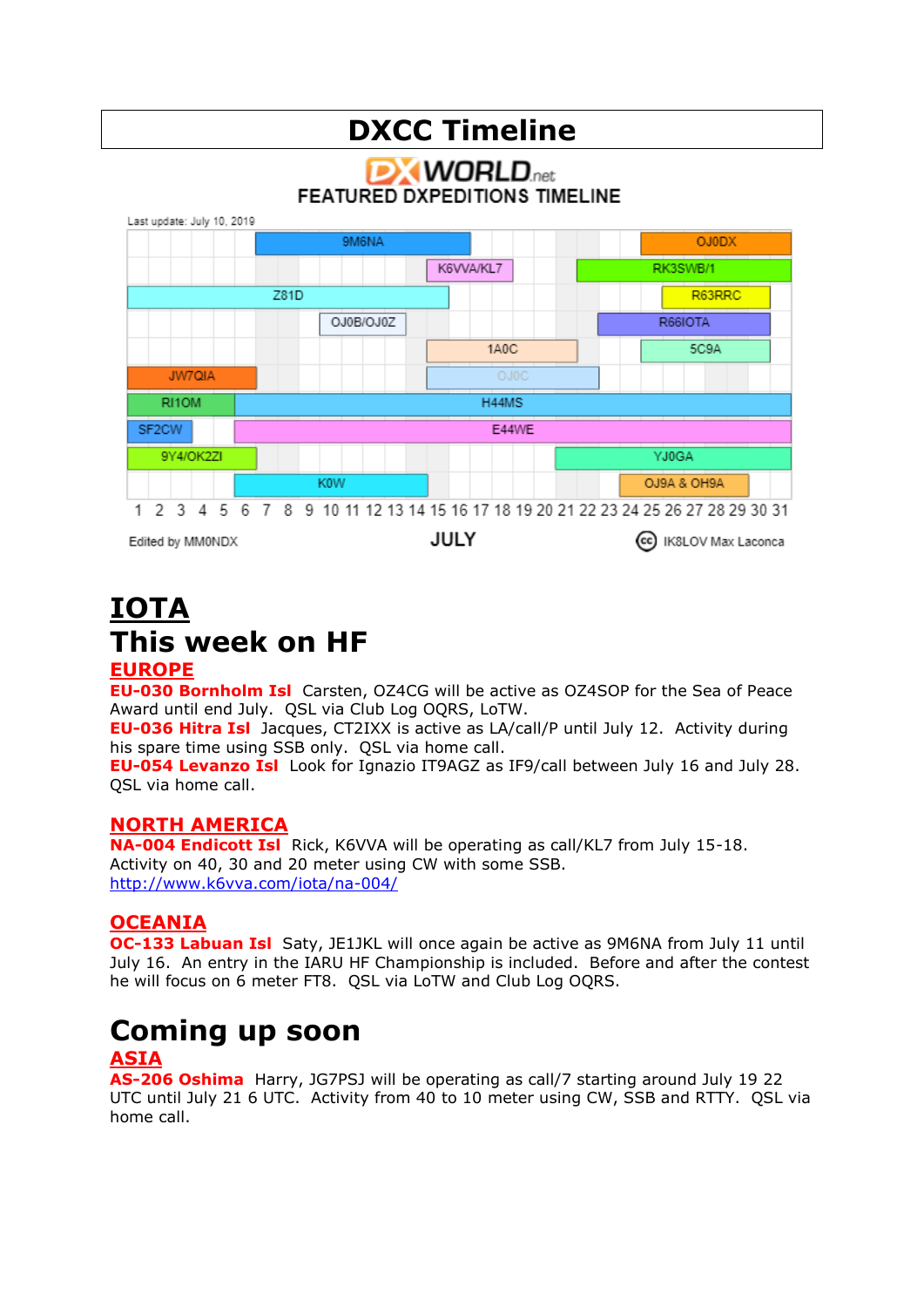### **EUROPE**

**EU-033 Texel Isl** Jan, PA2JJB will be active as PA6TXL from July 18 until August 10, included is an entry in the IOTA Contest. QSL via home call. **EU-117 Island tour** Look for Visily RU3SD, Vasily RA1ZZ and Avinir UA1ZZ as RK3SWB/1 between July 20 and July 31. All islands (except O. Vysotsky) belong to the IOTA group: EU-117, but three of them (Ravitsa, Shkolny, Kayasaari) will be listed in the directory after confirmation of activation. Plans are: July 20 – Cape Sandy Lighthouse, ARLHS: ERU-224, RLHA: NEW, WCA: UA-00201 July 21 – Cape Fleet Lighthouse, ARLHS: NEW, RLHA: NEW, WCA: UA-00864 July 21 – Stirsudden Lighthouse, ARLHS: ERU-008, RLHA: RLE-011 July 21 – Cape Kyurnönniemi Lighthouse, ARLHS: ERU-216, RLHA: RLE-149, RAFA: HD46, HHB9 22.07 – Island and Lighthouse "Ravitsa" , IOTA: EU-117, RRA: RR 01-02, ARLHS: NEW, RLHA: NEW, RAFA: HHC7 23-24.07 – West Berezovy Island, IOTA: EU-117, RRA: RR 01-40 24-25.07 – North Birch Island, IOTA: EU-117, RRA: RR 01-39 26-28.07 – The Island Vortex "and" Pivot "lighthouse, IOTA: EU-117, RRA: RR 01-15, ARLHS: ERU-057, RLHA: RLE-068, WLOTA: WLH-0164 28-29.07 – Fox Island, IOTA: EU -117, RRA: RR 01-16 29-30.07 – Shkolny Island, IOTA: EU-117, RRA: RR 01-38 30.07 – Vysotsky Island and Patteri Lighthouse, RRA: RR 01-14, ARLHS : ERU-222, RLHA: RLE-148, WCA: UA-00022, RAFA: H648 30-31.07 – Kayasaari Island and Likaniemi Lighthouse, IOTA: EU-117, RRA: RR

Total of 8 lighthouses and 8 islands (three of which are NEW ONE RRA). The maximum plan, drawn up without any reserve for time and rest, for this reason any force majeure or just a small delay will lead to the cancellation of the activation of one or several lighthouses and / or islands. There may be minor changes or additional "short-term" activation of beacons (2-3 hours) without deploying the camp.

**EU-126 Lappi Province Group** OH9A QSL via OH1NOA **EU-192 Kataja/Inakari Isl** OJ9A QSL via OH2BH

During July 24-29, Radio Arcala, OH8X group of OH8NC, Juha, OH2BH, Martti, OH1MA, Jaakko, OH2MM, Ville, OH2GEK, Niko, OH9RJ, Arno and OH9VC, Jouko will activate two of the rarest Northern European IOTA counters simultaneously on all HF-bands, including the IOTA contest in Multi-2 category.

## **AFRICA**

**AF-118 Los Farallones Isl** 5C9A: Last year plans to activate Los Farallones Island, AF-118NEW were announced. A few weeks later it transpired that Navy and Government permission had not been given therefore that particular expedition was postponed. This year a new expedition to AF-118 has been announced with planning behind the scenes ongoing. A team is assembled with CN8QY as leader. Planned dates of activity are July 25-30, 2019. <https://5c9a.com/>

## **ASIA**

**AS-066 Popov Isl** Vladimir, UA0LCZ will once again be QRV as R66IOTA from July 23 until July 30. Activity from 80 to 10 meter using CW and SSB. QSL via home call. **AS-206 Sado Isl** Shigeru, JI3CEY will be QRV as call/0 on July 20-22. Plans are to be operating on HF using CW and SSB in 'holiday-style'. QSL via home call.

### **NORTH AMERICA**

**NA-038 Iles de la Madeleine** Jim WA4YIZ, Becky KA2BEC, Richard VE2DX and YXL will be active as VX2A11 to commemorate the  $50<sup>th</sup>$  anniversary of the Apollo 22 Moon Landing. Operation from July 23 until July 30. QSL via VE2STN.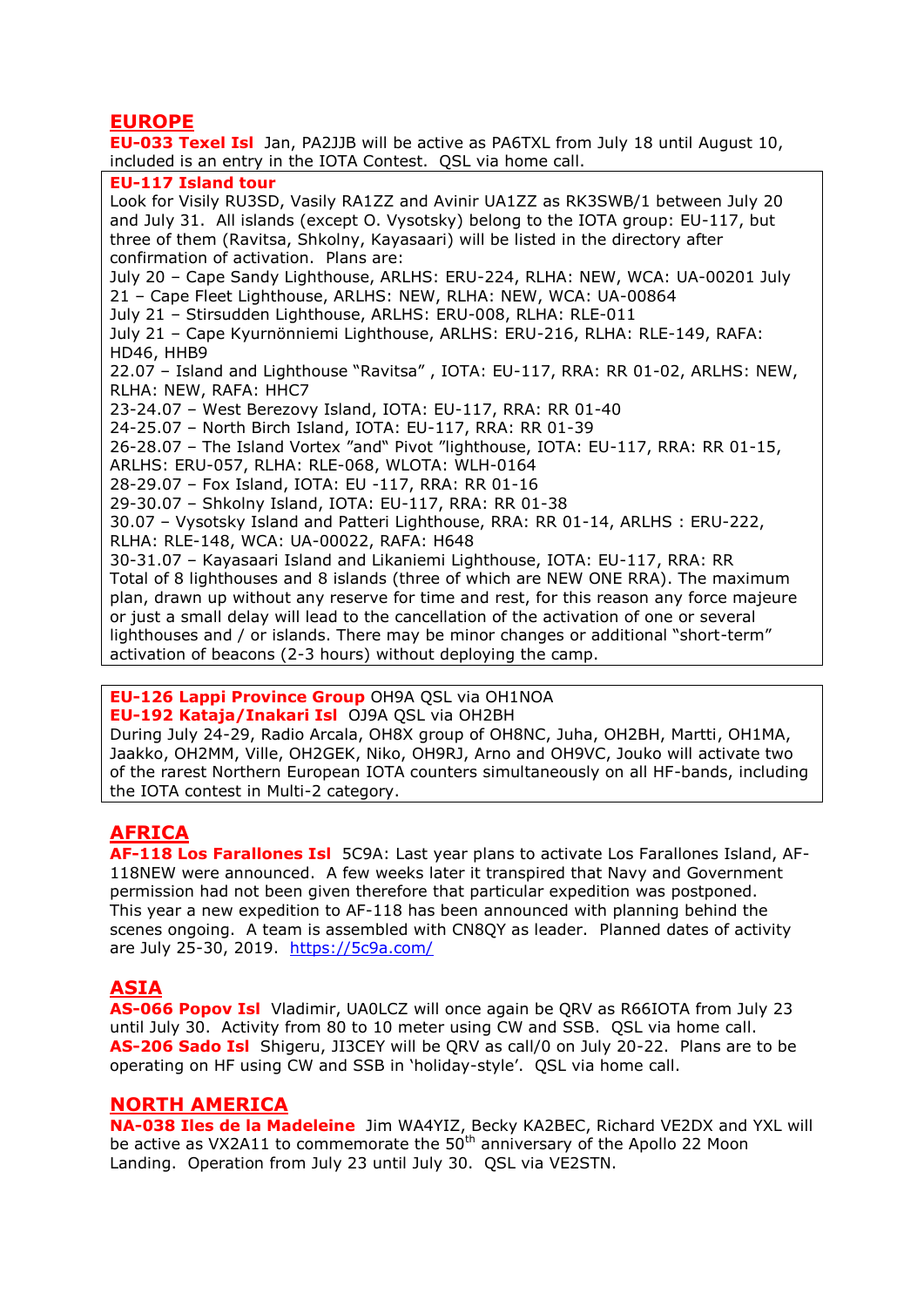# **ANNOUNCEMENTS Announced DX**

### *THE NEWCOMERS*

**PJ7. ST MAARTEN** Ed, N2HX will once again be operating as PJ7PL from October 20 until November 4. An entry in the CQWW SSB contest is included, before and after the contest look for Ed on HF using SSB, RTTY, FT4/8. QSL via home call.

### *THE REMINDERS*

**3B8, MAURITIUS** Olof, GOCKV and others will be operating as 3B8MU during the CQWW CW Contest (Nov 23-24). Operation before and after the contest mostly on the low bands between November 18 and November 29. QSL via M0OXO.

**3D2, FIJI** Heli, DD0VR will be operating as 3D2VR during September 2-9 and again from September 23-27. Operation from 80 to 6 meter. QSL via home call.

**3DA0, KINGDOM OF ESWATINI** Look for Pista HA5AO to return to eSwatini (Swaziland) from September 15 until October 1. Activity as 3DA0AO for 2 weeks from 80 to 10 meter using CW, RTTY and FT8. QSL via OQRS [https://www.ha5ao.com](https://www.ha5ao.com/)

**5W, SAMOA** Heli DD0VR and Sabine DE3BWR will be QRV as 5W0VR between September 9 and September 16. Operation on HF. QSL via DD0VR.

**5X, UGANDA** The Italian DXpedition Team will be active from Uganda during September/October 2019. Look for them as 5X0T using CW, SSB and RTTY and as 5X0X using FT8. More to follow.

**7P, LESOTHO** Pista, HA5AO is returning to Lesotho as a volunteer to a local community group. Operation from October 1-19 from 80 to 10 meter during his spare time. Log and OQRS on [http://ha5ao.com](http://ha5ao.com/)

**8Q, MALDIVES** Gil, IZ2DLV will be operating from Nika Island as 8Q7GB between August 6 and August 18. Activity in 'holiday-style' from 80 to 15 meter using CW, SSB and FT8. QSL via LoTW.

**8Q, MALDIVES** Sugi, JI3KDH will be operating as 8Q7SU from North Male Atoll between July 31 and August 7. Operation from 20 to 10 meter using CW. QSL via LoTW. 9G, GHANA A large team with S50A, S50R, S51DS, S51TC, S51ZJ, S54W and S57UN will be operating as 9G5W from Kokrobite between November 16 and November 17. An entry in the CQWW DX CW contest is included. QSL via S54W, LoTW, Club Log. <https://ghana.si/>

**9U, BURUNDI** Francesco, IV3TMM will be active as 9U3TMM between August 31 and September 17 from Bujumbura. Activity in 'holiday-style' from 60 to 6 meter using FT8, SSB and RTTY. OSL via home call.

**9X, RWANDA** Harald, DF2WO will once again be QRV as 9X2AW from Kigali. Activity from November 4 until November 16.

**A3, TONGA** Helmut, DD0VR will be active from Tonga as A35JY during September 16- 21. This activity is between Helmut's [3D2VR](https://dx-world.net/3d2vr-fiji/) operation. QRV on HF bands using CW and SSB. QSL via home call.

**A3, TONGA** Grant VK5GR with Andrew VK5AKH and Oly VK5XDX will be active as A35JT. An entry in the CQWW RTTY and OCDX SSB contest is included. The team is keen for a 4 square on 40/30, beams on 20/10 and verticals for 160/60 meter. Planned dates are September 22 – October 7, 2019. <http://vk5gr-iota.net/?p=1288>

**CY9, ST PAUL ISL** THE CY0 DXpedition team with 7 operators will be active from July 31 until August 7 as CY9C. It is rare on CW and a big effort will be made for this, furthermore all bands will be activated using all modes. QSL via WA4DAN direct, LoTW and Club Log. <http://cy9c.com/index.html>

**D4, CAPE VERDE** Harald, DF2WO will once again be operating as D44TWO from Praia Baixa. QRV in 'holiday-style' from September 29 until October 13. Operation from 160 to 6 meter using CW, SSB and digi. QSL via M0OXO.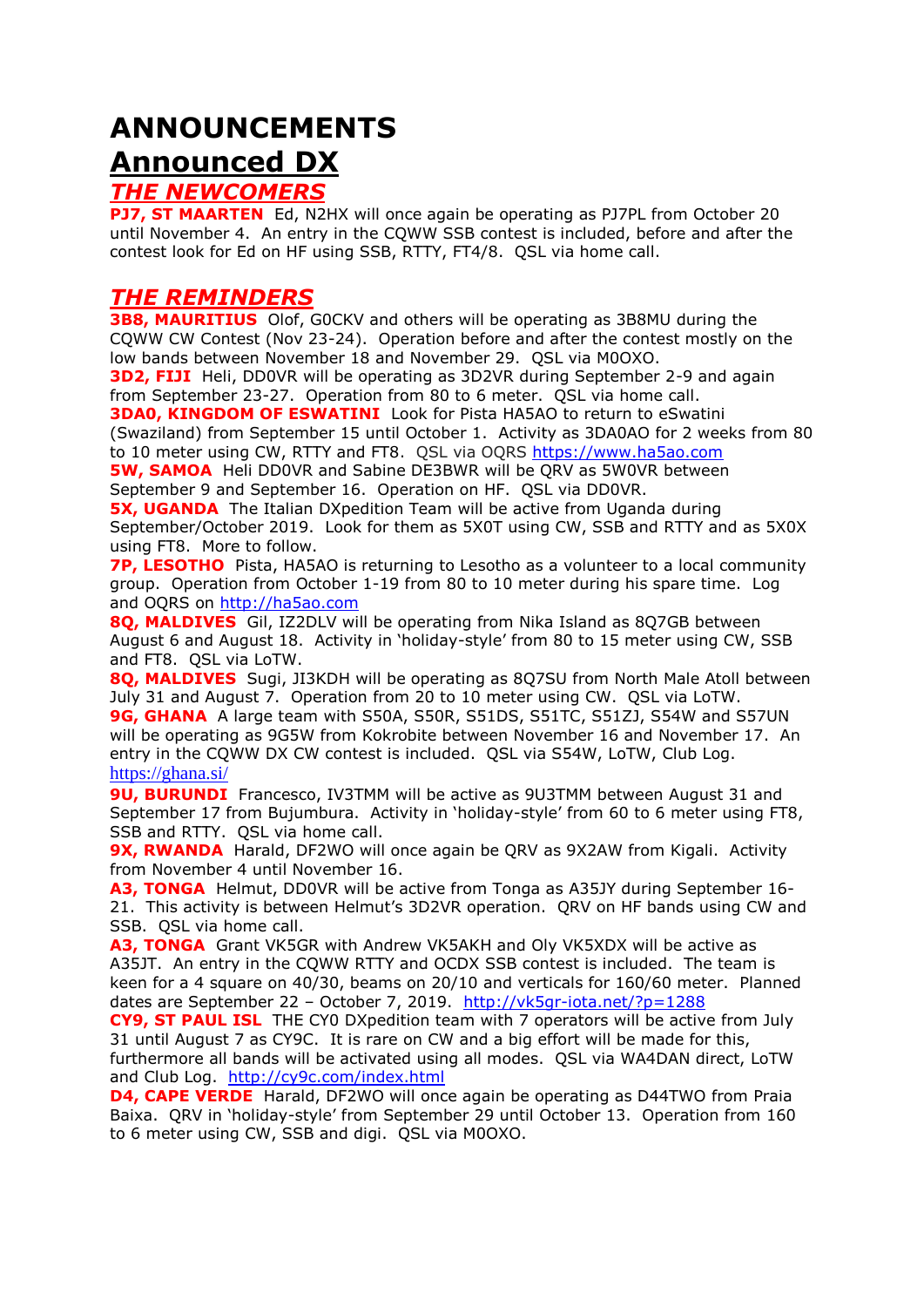**D6, COMOROS** The International MDXC team will be active as D68CCC from October 20 until November 1. A large team with Antonio, IZ8CCW as team leader will be on air with 5 stations using all modes. More to follow.

**EL, LIBERIA** During September/October the Italian DXpedition team will be active as A82C (CW and SSB) and as A82Z for digital modes. The team will be active with 11 operators and 5 stations using CW, SSB and digi. Real-Time logging. <http://www.i2ysb.com/idt/>

**FH, MAYOTTE** Willi, DJ7RJ will once again be active as FH/call starting mid-October. Focus on 160 meter. QSL via home call.

### **FH, MAYOTTE**

### **FR, REUNION**

Willi, DJ7RJ will once again be active as FH and FR/call during October 2019. Focus on top band from Mayotte. QSL via home call.

**FO/M MARQUESAS ISL** Members of the CAN-AM DXpedition Group will be operating from the island of Hiva Oa in the Marquesas Islands for 10-12 days between November 6-19. The Marquesas Islands rank #60 on Club Log DXCC "most wanted" list. Operations will include all available bands 160m-10m and CW, SSB and FT8. Operators are: F6BCW, K4UEE, K5PI, W5MJ, W5SJ, W5RF, VA7DX and VE7KW. This includes operators from TX5T last year. QSLs will be available via Direct and LoTW. More to follow.

**FP, ST PIERRE & MIQUELON** Look for VO1IDX, DJ6GI, DM4IM and DD5ZZ as TO5M from Ile aux Marins between August 10 and August 18. Activity from 160 to 6 meter with 4 stations using CW, SSB and FT8. Real-time log and QSL via Club Log. <http://fp2019.net/>

**FP, ST PIERRE & MIQUELON** Eric, KV1J will once again be active as FP/call between September 24 and October 8. Operation from 160 to 10 meter using CW, SSB and digital. QSL via home call, LoTW.

**FS, SAINT MARTIN** Look for FS/K9NU, FS/W9ILY, FS/N9AOL, John FS/K9EL and Marco FS4WBS in December. Primary focus will be on the low bands using CW and FT8. QSL for all calls via home call, direct or bureau, Club Log OQRS, LoTW. FS4WBS goes to IZ1MHY. <http://k9el.com/SaintMartin2019/SXM2019.htm#Operating>

**GD, ISLE OF MAN** Members of the NBDX Team will be operating as MD/OP2D between September 21 and September 27. Operation from 160 to 6 meter using CW, SSB and digi. QSL via M0URX OQRS. <http://users.telenet.be/on4ann/MD/>

**H4, SOLOMON ISLANDS** Michael, DL2GMI will be QRV from Malaita between August 22 and September 2. Operation on 80, 40, 20, 15 and 10 meter. Callsign is pending. **HC, ECUADOR** Joe, IZ1HGP will be operating as HC2/call from August 1 until September 1. Activity from 160 to 6 meter. QSL via LoTW.

**J8, GRENADINES** Brian, GW4DVB will once again be active as J88PI from April 6 until April 14, 2020. Activity from 40 to 6 meter using mainly SSB and FT8. QSL via home call.

**J8, GRENADINES** Tom, KC0W will be operating as J8CW. Dates not yet known but it will be a dedicated CW operation. More to follow soon.

**JW, SVALBARD** Freddy, ON6FDP will be QRV from JW/ON7SA during the RSGB IOTA Contest (July 27-28). QSL via home call.

**OHO, ALAND ISL** Bert DK3BK, Uwe DO5JD and Cornelia DK3CKM will be operating as OH0UDG from August 3 until August 17. Activity from 80 to 10 meter. QSL via M0OXO. **OJ0, MARKET REEF** Look for OJ0O (DS4EOI, JE6HIB, JH4RHF and W5XU) from August 17 until August 24. An entry in the International Lighthouse/Lightship Weekend is included. QSL via OE1ZKC.

**P4, ARUBA** Jaap, PA7DA will be operating as P4/call from October 17 until October 31. Activity in 'holiday-style' on 40, 20 and 10 meter using CW, SSB and FT8. QSL via home call.

**PY0T, TRINDADE & MARTIM VAZ** ZZ0T will be the next DXpedition in 2019. Full details soon.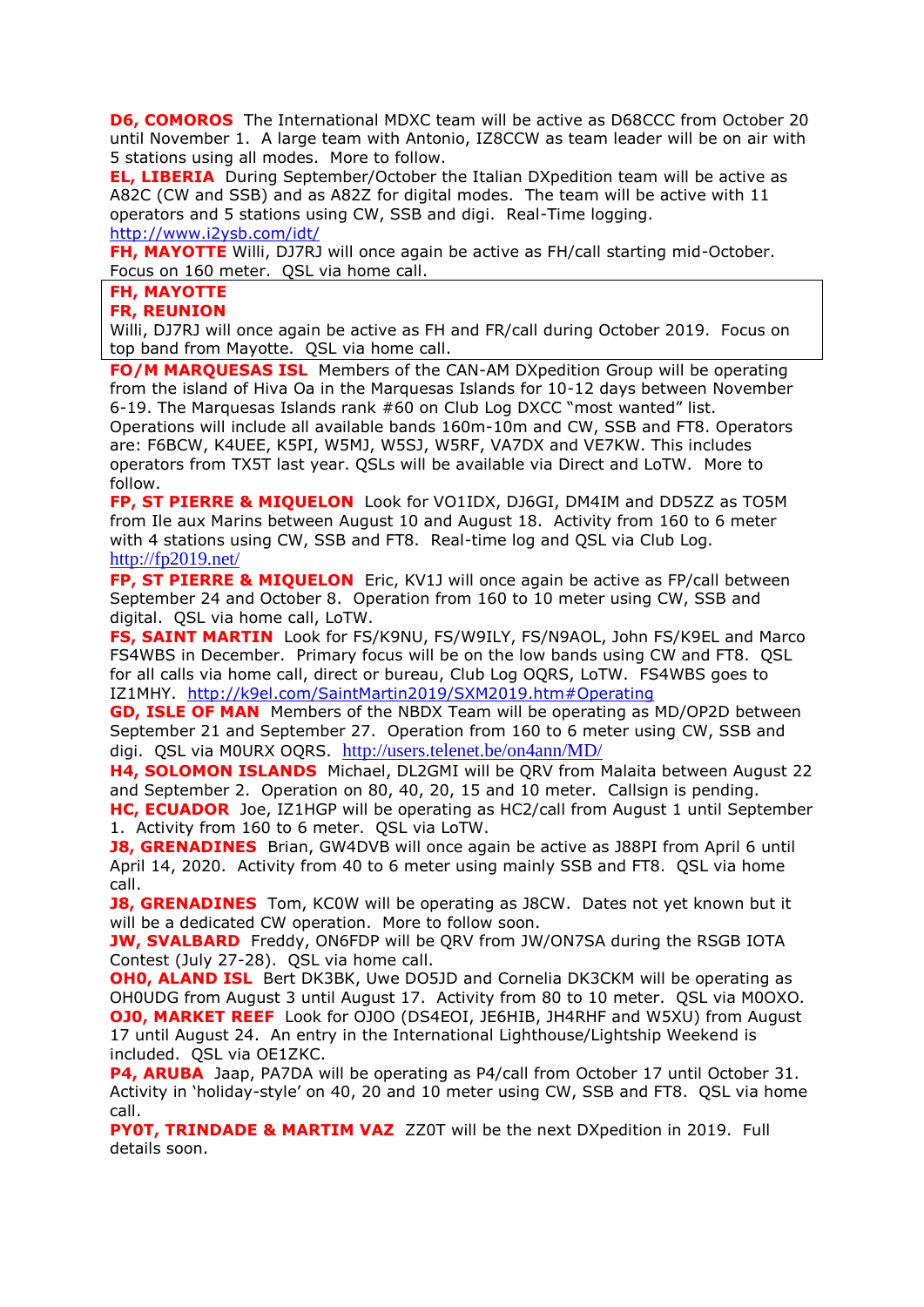**S7, SEYCHELLES** Lance, W7GJ will be active as S79GJ from September 18 until October 5 on a 6 meter EME DXpedition. This is the first time that this will be activated on 6m EME. For all details see: http://www.bigskyspaces.com/w7gj/Seychelles%202019.html

**T30, WEST KIRIBATI** Stan LZ1GC, Mitko LZ3NY and Karel OK2WM will be operating as T30GC between October 7 and October 23. Activity from Tarawa Atoll (OC-017) from 160 to 10 meter using CW, SSB, RTTY. QSL via Club Log (preferred), LoTW or via LZ1GC direct or bureau. Full details on <http://c21gc.com/>

**T30, WEST KIRIBATI** Look for T30ET from March 18 until April 2, 2020 from Tarawa. Activity on all bands using CW, SSB, RTTY and FT8. <http://www.5b4alx.cloud/>

**T33, BANABA ISL** T33T by the Rebel DX Group, after their Conway Reed DXpedition they will be QRV from Banaba within the next month or so.

**T8, PALAU** Nobuaki, JA0JHQ will once again be active as T88PB from Koror between September 6-9. Activity on HF. QSL via JH0JHQ.

**T8, PALAU** Look for T88FM (JM1LIG), T88RR (JA6UBY) and T88MK (JO3LVG) between September 12 and September 21. Activity from 160 to 6 meter using CW, SSB and digi. **TI9, COCOS ISL** TI9C…More to follow.

**TT, CHAD** The Italian DXpedition Team is going to Chad. TT8RR for CW, SSB and RTTY, TT8XX for FT8. More to follow.

**VK9C, COCOS KEELING** Keith GM4YXI and Chris GM3WOJ will once again be active as VK9CZ between November 12 and November 29. Activity from 160 to 10 meter using CW, SSB and some FT8. QSL via LoTW and Club Log OQRS. [http://www.vk9cz2019.com](http://www.vk9cz2019.com/) **VK9L, LORD HOWE ISLAND** Rick, AI5P will after his trip to Tahiti be active as VK9APX during August 1-10. Operation from 40 to 17 meter using CW and FT8. QSL via home call.

**VK9N, NORFOLK ISLAND** Janusz, SP9FIH will be QRV as VK9NK starting mid-January 2020 for a couple of weeks. Activity from 160 to 10 meter using CW, SSB and digi. QSL via home call.

**VK9N, NORFOLK ISL** Jacek SP5EAQ (SSB), Mek SP7VC (digital) and Marcin SP5ES (CW) will be active from Norfolk: SP5EAQ October 18 – November 4, SP7VC October 18- October 28, SP5ES October 28 - November 4. QSL via SP7VC, direct or bureau, LoTW. <http://vk9n-2019.dxing.pl/>

**VP6, PITCAIRN ISL** A large team of 14 operators such as K0IR, EY8MM, N2TU, W0GJ will be operating as VP6R in October 2019. Operation on all bands using all modes. More to follow. <https://pitcairndx.com/>

**VP8, SOUTH ORKNEY** After their successful VP6D Ducie Island 2018 DXpedition, the Perseverance DX Group is pleased to announce their intention to activate South Orkney Islands as VP8/VP8DXU, currently Club Log #16 most wanted.

Planning has begun for an expedition in February/March 2020. A team of experienced DX and Contest operators will operate from Signy Island for up to 15 days. The process of obtaining landing permission is underway. The call sign will be announced at a later date. The team will sail from Punta Arenas, Chile aboard RV Braveheart. Seven operating positions are planned for 160-10 meters, SSB/CW/Digital.

The team includes: Dave K3EL, Les W2LK, Steve W1SRD, Ricardo PY2PT, Gene K5GS, Arliss W7XU, Heye DJ9RR, Laci HA0NAR, Mike WA6O, Vadym UT6UD, Walt N6XG and Rob N7QT. <https://sorkney.com/>

**VU7, LAKSHADWEEP ISL** Shabu, M0KRI and others will be operating as VU7RI from October 19 until November 3. Operation from 80 to 6 meter with a focus on the higher bands using CW, SSB and FT8. QSL via M0KRI, LoTW and Club Log.

**XT, BURKINA FASO** Harald, DF2WO will once again be QRV as XT2AW from December 2 until December 20. QRV on HF using CW, SSB and digi.

**XV, VIETNAM** Look for XV9D between November 16 and December 1 with a focus on the 5 lowest bands. An entry in the CQWW CW contest is included. QSL via EA5GL. **YJ, VANUATU** Oleh, KD7WPJ will be operating from Efate Island as YJ0BCP from October 3 until October 10. Activity from 40 to 6 meter using CW, SSB and FT8. QSL via home call for CW and SSB. FT8 via LoTW.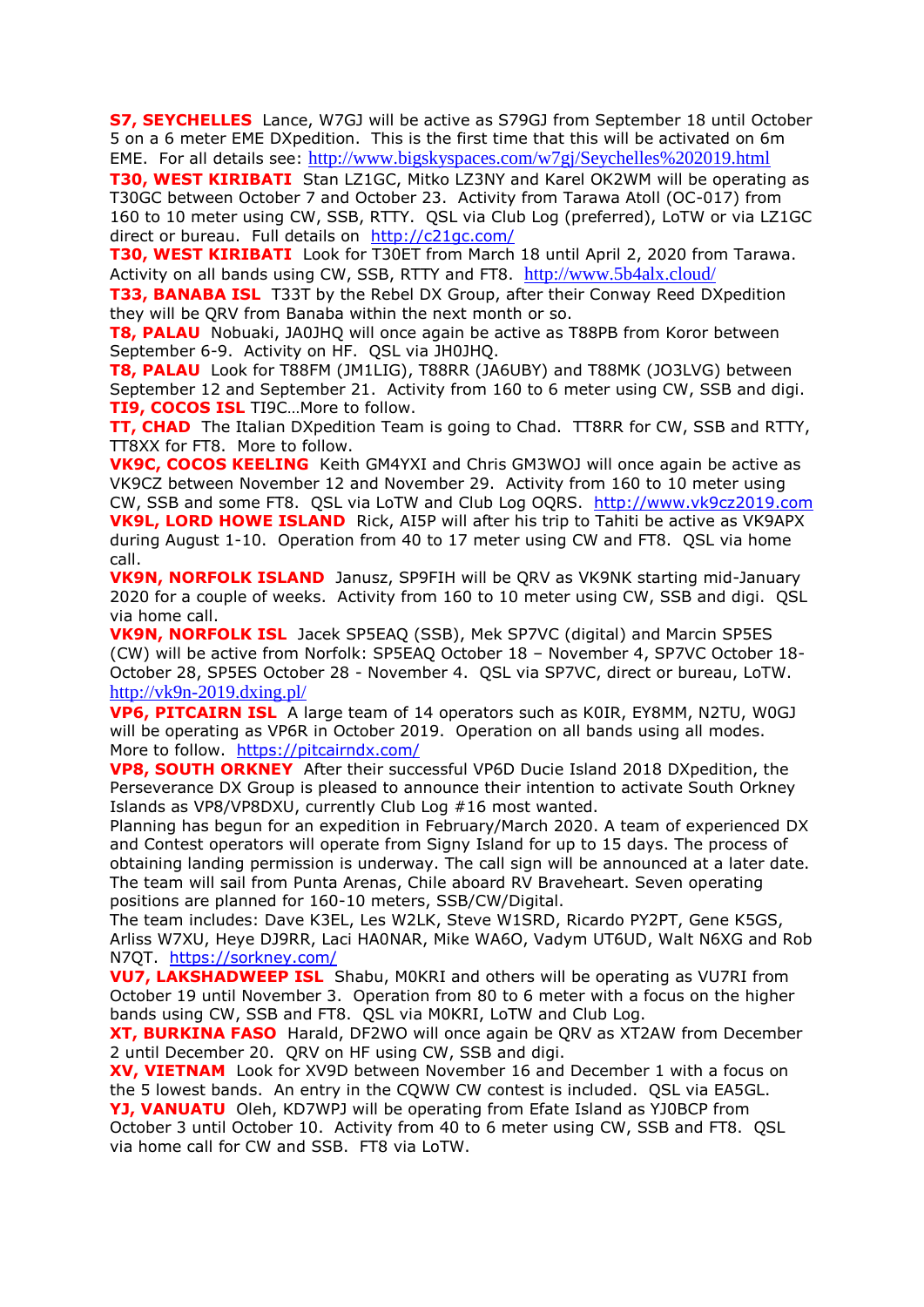**Z2, ZIMBABWE** The Z2LA and 7P8LB team are planning a next trip from March 5 until March 15, 2020. Look for the team as 9J2LA. They will focus on CW and FT8 for the low bands and CW, SSB and FT8 for the higher bands. QSL via M0OXO. <http://9j2la.com/> **ZD7, ST HELENA** Oliver, W6NV will be QRV as ZD7W during the CQWW CW contest (November 23-24). QSL via LoTW.

**ZF, CAYMAN ISL** Frank, K3TRM will be QRV as ZF2RM, dates not known yet. He specifically mentions Cayman Brac, therefore his call may change to ZF9/ZF2RM when operating from there.

**ZK3, TOKELAU** An international team led by YT1AD and Alex UT5UY is planning a DXpedition to Tokelau as ZK3A, it has a high rating on low bands and EME. Plans are to be on air from October 1 until October 11. Activity on all bands, all modes and EME. The team will also help ten (10) young locals in becoming Radio Amateurs and has arranged for a call sign (**ZK3RT**) to be granted to the Tokelau Club Station which will have equipment donated by our team. It has been decided amongst the ops there will be two operating camps and with concentration on the low bands. There will be an advanced installation crew that will be sent prior to the main body of operators arriving. Dusko ZL3WW, Adrian KO8SCA, and Rob NQ7T have volunteered to become the advanced installation crew. <https://tokelau2019.com/>

# **Announced IOTA**

# *THE NEWCOMERS*

### **AFRICA**

**AF-053 Moucha Isl** Look for J28PJ/P on September-October during some weekends using FT8 and SSB.

**AF-064 Robben Isl** ZS9V team will again be operating from the evening of 15th August until sometime on the 20th. This covers the weekend of ILLW. Same as last year (SSB on 10/15/20 and SSB on 40/80). Further information on the operation will be published on <http://zs9v.org.za/>

## **ASIA**

**AS-113 Matsu Isl** A team with BV2KI, BV2NT, BX2AB, BU2CR, BX4AF, JG3DOR and JH3BDB will be operating as BO0M during the IOTA Contest (July 27-28). QSL via BV2KI.

## *THE REMINDERS*

## **AFRICA**

**AF-054 Mafia Isl** Elena RC5A and Yuri RM0F will be active as 5H3CA and 5H3RRC between September 29 and October 5. Activity from 160 to 10 meter using CW and SSB. QSL via RC5A.

**AF-057 Nosy Be** Giovanni, IZ2DPX will be active as 5R8PX from August 3 until August 17. Operation on HF using SSB and digital. QSL via IK2DUW.

## **ASIA**

**AS-040 Goto Isl** Yasu, JA6WJL will be active on July 26-29. Operation on HF using CW, SSB and RTTY. An entry in the IOTA Contest is included. QSL via home call, direct or bureau, logsearch on Club Log.

### **AS-063 Popigay-Ary Isl**

### **AS-152 Bol'shoy Begichev**

Eugene UA6EX, Leonid UA7A and Vasily R7AA will be active as R63RRC and RQ73QQ around July 26. Water trips to and from the islands are about 800 km distance. The team seeks one more operator (who will pay for their plane tickets and some of the other costs). Contact the team at: *r7aa@mail.ru*. The project is quite expensive due to flights in Upper North. <https://dxpedition.wixsite.com/r63rrc/en>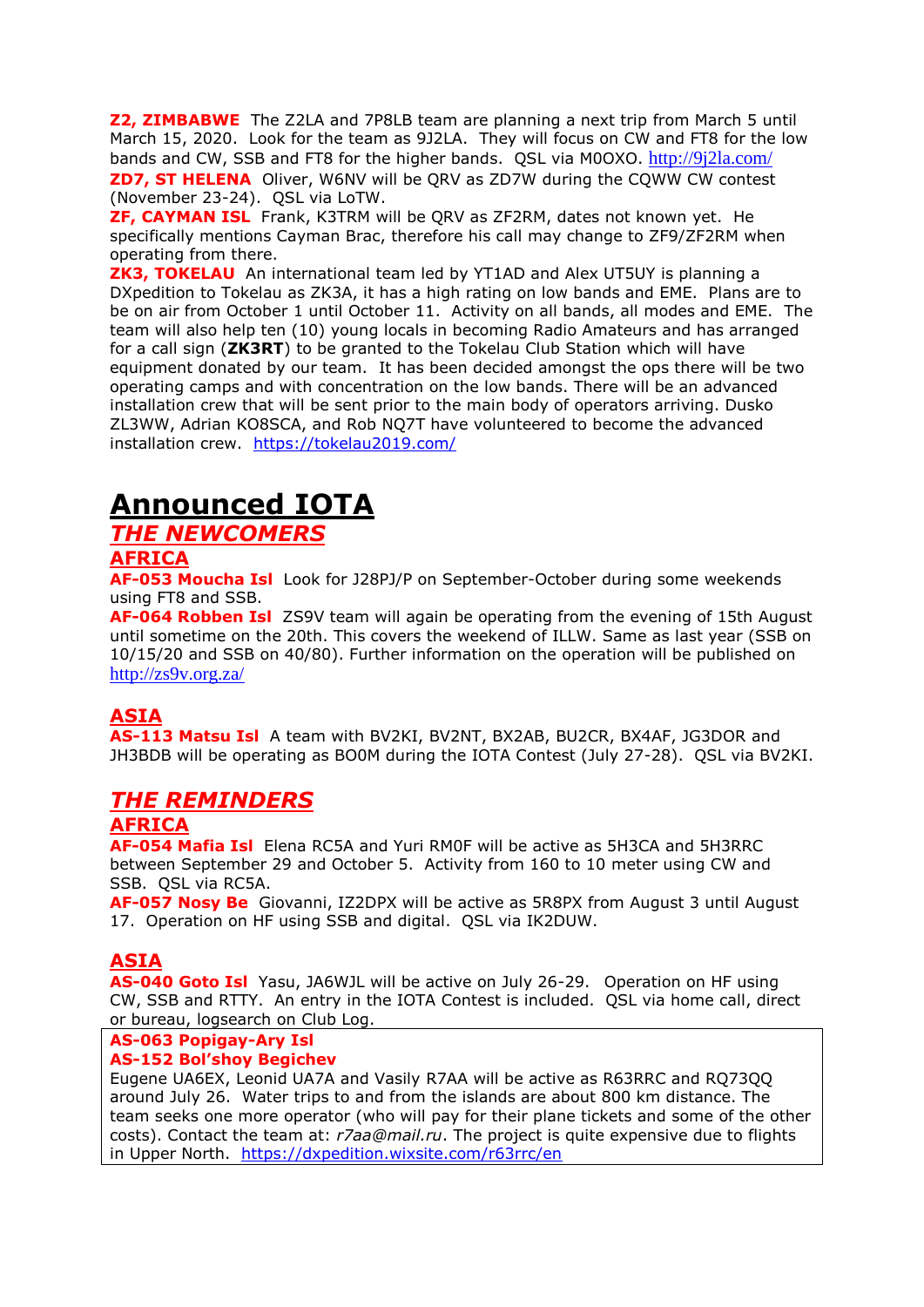**R63RRC**, Popigay-Ary island, IOTA: AS-063, RRA: NEW ONE, WWloc: OQ32AW, RDA: KK-65, Krasnoyarsk region (R0B).

**RQ73QQ**, Bol'shoy Begichev island, IOTA: AS-152, RRA: RR-08-04, WWloc: OQ64AM, RDA: YA-10, Republic of Sakha (R0Q).

<https://dxpedition.wixsite.com/r63rrc/en>

#### **EUROPE**

**EU-068 Sein Isl** Members of the F6KOP Radio Club will participate in the IOTA Contest as TM5S. QSL via F5MFV, direct or bureau, Club Log OQRS and LoTW.

**EU-112 Shiant Isles** Team MS0INT is planning a 3-day activity from Europe's 5<sup>th</sup> most wanted IOTA. Activity end August 2019. More to follow.

**EU-122 Rathlin Isl** John, G3WVG will be QRV s MN5A during the IOTA Contest (July 27-28). Operation in mixed mode. QSL via LoTW.

**EU-185 Sudzhuk Isl** Valery, RU6DX will once again be active as RU6DX/P during the IOTA contest (July 27-28). Activity as SOAB. QSL via home call.

#### **NORTH AMERICA**

**NA IOTA trip by Mike VE7ACN**

**NA-068 Miscou Isl** VE7ACN/VE9 August 11-18

**NA-077 Anticosti Isl** VE7ACN/VE2 August 21-31

**NA-125 Ile Grande Basque** August 3-9

**NA-176 Ile Quarry** VA7XW/VE2 July 25-August 1

QSL via Club Log OQRS or via home call, direct or bureau.<https://www.ve7acn.com/>

**NA-077 Anticosti Isl** Mike, VE7ACN will be QRV as VE7ACN/VE2 from August 21 until August 31. QSL via home call.

**NA-112 Bald Head Isl** Brian, K4BRI will be active as call/P on July 30-31. This is a portable operation with activity mainly on 20 meter using CW and SSB but can depend on propagation. QSL via home call.

**NA-210 Sledge Isl** Members of the Russian Robinson Club will be active as KL7RRC/P from August 25 until September 3. Operation is planned from 40 to 6 meter with 3 stations using CW, SSB and FT8. QSL via N7RO, Club Log.

**NA-211 Tillamook Rock** Permission has been obtained for a DXpedition around November-December. A team with Mike AD5A, Rob N7QT, Alexej NW7M and Yuri N3QQ will be operating from the Rock. There is a fundraiser on Facebook to help cover the transportation costs. More to follow.

<https://www.facebook.com/donate/444710879405793/2710859262274736/>

### **OCEANIA**

**VANUATU IOTA DXpedition** Sergei RZ3FW and Sergei R4WAA will be active from Vanuatu as **YJ0RRC** during November 2019.

**OC-035 Efate Isl** November 14-20 YJ0FWA

**OC-104 Gaua Isl** November 4-11 YJ0RRC

**OC-111 Tongoa Isl** November 8-13 YJ0RRC

YJ0RRC from 40 to 18 meter using CW, SSB and digi with 2 stations.

YJ0FWA will also be on 160 and 80 meter.

Full planning:<https://r4waa9.wixsite.com/yj0rrc>

**OC-142 Heron Isl** Steve, VK2IAY/4 will be operating between December 2 and December 9. Operation mainly on 20 meter using SSB. QSL via G0UIH.

### **SOUTH AMERICA**

**SA-100 Pajaros Rocks** A team led by IT9YRE is working on a new plan to activate SA-100 as 3G1DX around October 18-19-20…Efforts are made for 2 stations mainly CW and SSB. QSL via XQ4CW.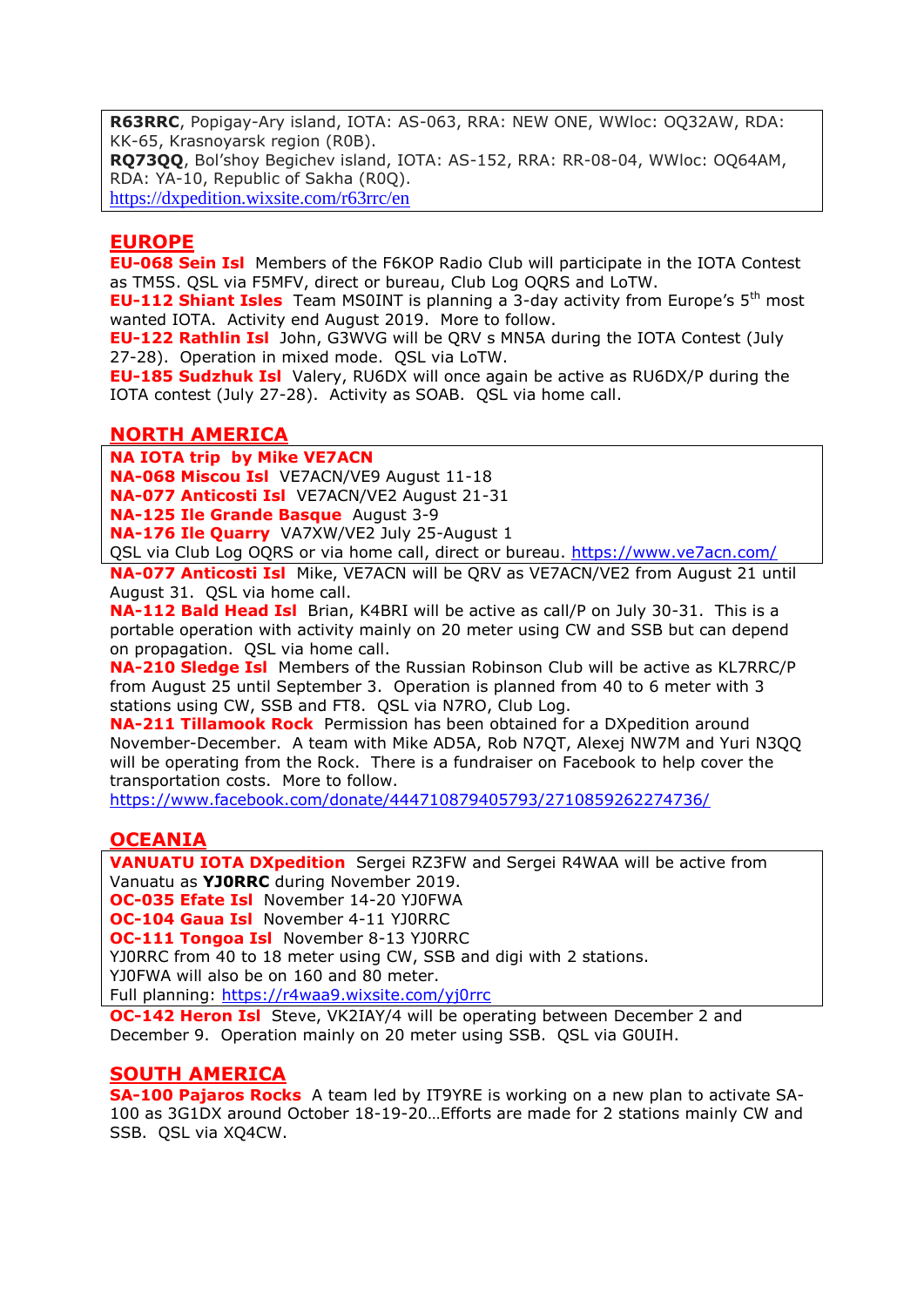# **WWFF INFO**

**F, FRANCE** FFF-0056, Reserve naturelle Marais d'Yves: Franck/F4DTO and Patrick/F4GFE will be celebrating their 10th anniversary of operating from the Reserve naturelle Marais d'Yves (FFF-0056) with the call TM17FFF. Planned dates are: August 19, 26, 30; September 13, 23; October 11, 14. QSL via bureau or via F4GFE (d/B). (tnx DXNL)

**OH, FINLAND** Timo OH1NOA/P will activate about 30 OHFF-references between until July 13. About 30 OHFF-refs will be on the air from former OH6, OH8, OH7, OH4, OH5 and OH3 districts. I plan to activate 2 or 3 references per day. The first site will be OHFF-0003 Helvetinjärvi (The Lake of Hell) National Park. Read exact plans day or two before the activation from WWFF Agenda. If you are able to work OH1NOA/P during this tour 44 times or more, you will earn a special activation award (in PDF-format, please send your email).

I will QSL contacts to LOTW (with OHC-county info). Notice that sometimes daily plans change – especially when wx is bad (=thunderstorm) or equipment fails. <http://thehamradio.com/2019/06/oh1noa-p-ohff-summer-tour-2019/>

# **Lightships and Lighthouses**

**F, FRANCE** Berck-sur-Mer LH FR-0014 A team will be active as TM0BSM between August 15 and August 18 during the International Lightship and Lighthouse weekend. QSL via DL0AD, bureau or direct.

**XE, MEXICO** Operators from Radioaficionados Yucatecos will be active as **XF3LL** from Celarain Lighthouse, Cozumel Island NA-090 during the International Ligthhouse and Lightship weekend (August 17-18, 2019). Activity from 10m to 40m, ssb, data and satellite. QSL via XE3N.

**VK, AUSTRALIA** Look for **VI3MOON** to celebrate the Apollo 11 mission. Activity between July 16 and July 24. QSL via bureau and direct (see QRZ.com). **ZS, SOUTH AFRICA** ZS9V team will again be operating from Robben Island (IOTA AF-064) from the evening of 15th August until sometime on the 20th. This covers the weekend of ILLW. Same as last year (SSB on 10/15/20 and SSB on 40/80). Further information on the operation will be published on  $\frac{http://zs9v.org.za/}{$  $\frac{http://zs9v.org.za/}{$  $\frac{http://zs9v.org.za/}{$ 

# **Special calls**

## *THE NEWCOMERS*

**G, ENGLAND** On July 20, members of the Poldhu Amateur Radio Club will be operating **GB50AML** from the Goonhilly Earth Satellite Station near the Lizard in Cornwall. This is to commemorate the part Goonhilly played in relaying TV signals of the Apollo 11 Moon Landing fifty years ago. Look for activity on 40 meter using SSB, and 20 meter CW and SSB. QSL via Club Log's OQRS (preferred), or via G3UCQ. (TNX 425DX)

**GI, NORTHERN IRELAND** The North West Group ARC (MN0NWG) will run special event callsign **GB0OGC** on July 17-24 for the 148<sup>th</sup> Open Championship, the oldest of the four most prestigious annual tournaments in professional golf, this year to be held at Royal Portrush Golf Club in Northern Ireland. QSL via the bureau. (TNX 425DX)

**HL, REP OF KOREA** The special event station **D73F** operates around the 18th World Aquatics Championships in GWangju. QRV until August 18 on HF. QSL via HL4CCM, direct or bureau, Club Log OQRS.

**I, ITALY** ARI Spezia is active as **IY1SP** until July 18 to commemorate Marconi's first demonstrations of his wireless system in Italy, conducted for observers from the Italian navy at Spezia in July 1897. QSL via I1ANP. (TNX 425DX)

**I, ITALY** Members of ARI Torino, Ivrea and Pinerolo are active as **II1EMG** until August 4 for the European Masters Games that will be held in the city of Torino and its environs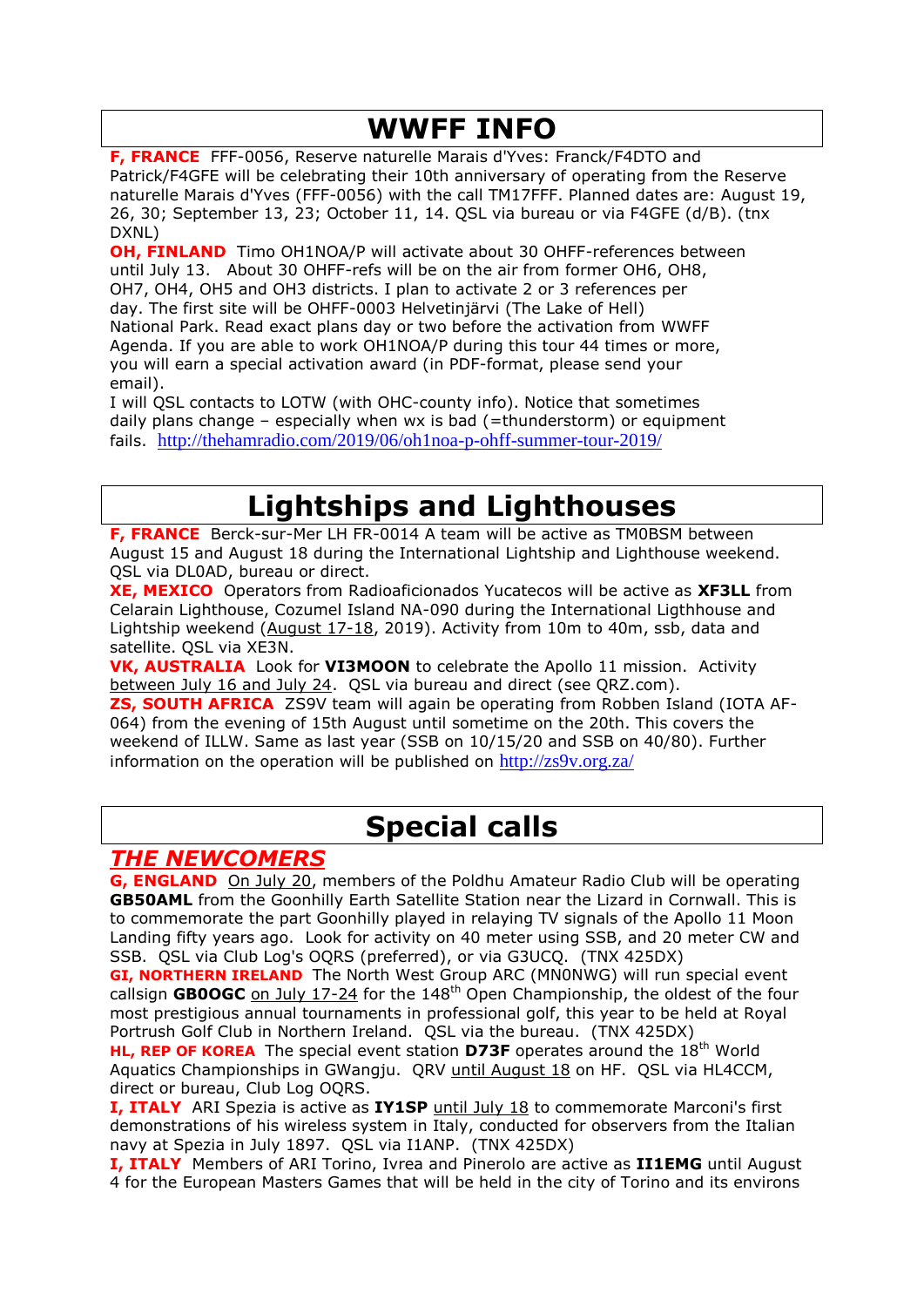(26 July-4 August). They operate CW, SSB and digital modes on the HF and VHF bands. OSL via the bureau. An award is available for free download. https://www.ii1emg.it/ (TNX 425DX)

**PA, THE NETHERLANDS** Look for **PA11APOLLO** to commemorate the Moon mission until August 2. QSL via PA1UN.

**SM, SWEDEN** Look for Anders SM7VRZ as **SJ7SOP** during July, this to mark the annual SOP award. Operation from 80 to 10 meter using SSB and digital modes. QSL via SM7VRZ.

**SP, POLAND SN86LOT** is the special call to commemorate the transatlantic flight of the Lithuanian pilots Steponas Darius and Stasys Girenas 86 years ago. QSL via SP1PMY, direct or bureau.

**W, USA** Members of the John F. Kennedy Space Center Amateur Radio Society are commemorating the 1<sup>st</sup> manned landing on the Moon with as **WB4ICJ**. QRV from July 14 to July 20. Activity on 80, 40 and 20 meter using SSB and FT8. <http://www.wb4icj.com/>

### *THE REMINDERS*

**DL, GERMANY DM19LGS** marks the 8<sup>th</sup> State Horticultural Show in Frankenberg/Saxony during 2019 on HF and 2m/70cm with the special DOK 19LGS. QSL via bureau or via DG0ERS direct.

**DL, GERMANY** The German award hunters group DIG celebrates its 50<sup>th</sup> anniversary as **DR50DIG** (DIG #6477, DOK DIG). QRV until end 2019. QSL via bureau or direct via DH1PAL.

**DL, GERMANY** The special event station **DO600UNI** celebrates the 600<sup>th</sup> anniversary of Rostock University during 2019; special DOK 600UNI from September until December; during August the station's special DOK will be HSR19 (Hanse-Sail 2019). QSL via bureau and DL5KVV (d).

**DL, GERMANY** Special station DR19RGD (DOK 19RG) is operating until July 31, this to mark the 19th Ruhr Games in Duisburg. QSL via bureau.

**DL, GERMANY DM775FLD** celebrates the founding of the town Friedland 775 years ago during 2019. QSL via bureau.

**DL, GERMANY** The special event calls **DM70GER** and **DL70BRD** celebrate Germany's Septuagennial Jubilee throughout the year. An award will be available as well. QSL for DM70GER via M0SDV direct or Club Log OQRS, DL70BRD via DK1YH direct or bureau, Club Log OQRS.

**DL, GERMANY** The DARC club of Bad Doberan celebrates its 60<sup>th</sup> anniversary as **DM460DA** until end October. Founding fathers in 1959 were Heinz Dittman, DM3XA and Horst Koschay, DM4DA. QSL via DL9GFB, direct or bureau.

**DL, GERMANY DL0SOP** is the special call during July to markt the 61<sup>st</sup> edition of the Sea Of Peace Award. All QSO's will be confirmed automatically via bureau, direct cards to DL4SVA. More info on<http://dl0sop.darc.de/>

**EA, SPAIN** The Asociacion de Radioaficionados de Padron (ASORAPA) will be QRV as **AO50MOON** during July. This to commemorate the 50<sup>th</sup> anniversary of the first manned Moon landing. QSL via EA1RCI direct or bureau. TNX 425DX

**EA, SPAIN** URE San Fernando EA7URF will participate in the official celebrations for the 500th anniversary of the first circumnavigation of the Earth, started in 1519 under the lead of Ferdinand Magellan and completed in 1522 by Juan Sebastian Elcano. Ten special event stations will be active over the next three years, each of them representing a milestone of the voyage. The first one will be **AM500SEV**, which will be active on 10- 18 August to memorialize the departure of the expedition from Sevilla (10 August 1519). QSL via EA7URF (bureau or direct), LoTW. TNX 425DX

**F, FRANCE TM19MAB** will be active to mark the Grand Est Mondial Air Balloon between July 21 and August 4. Activity on all bands using CW, SSB and DIGI. QSL via F4ESV, log upload to Club Log and LoTW.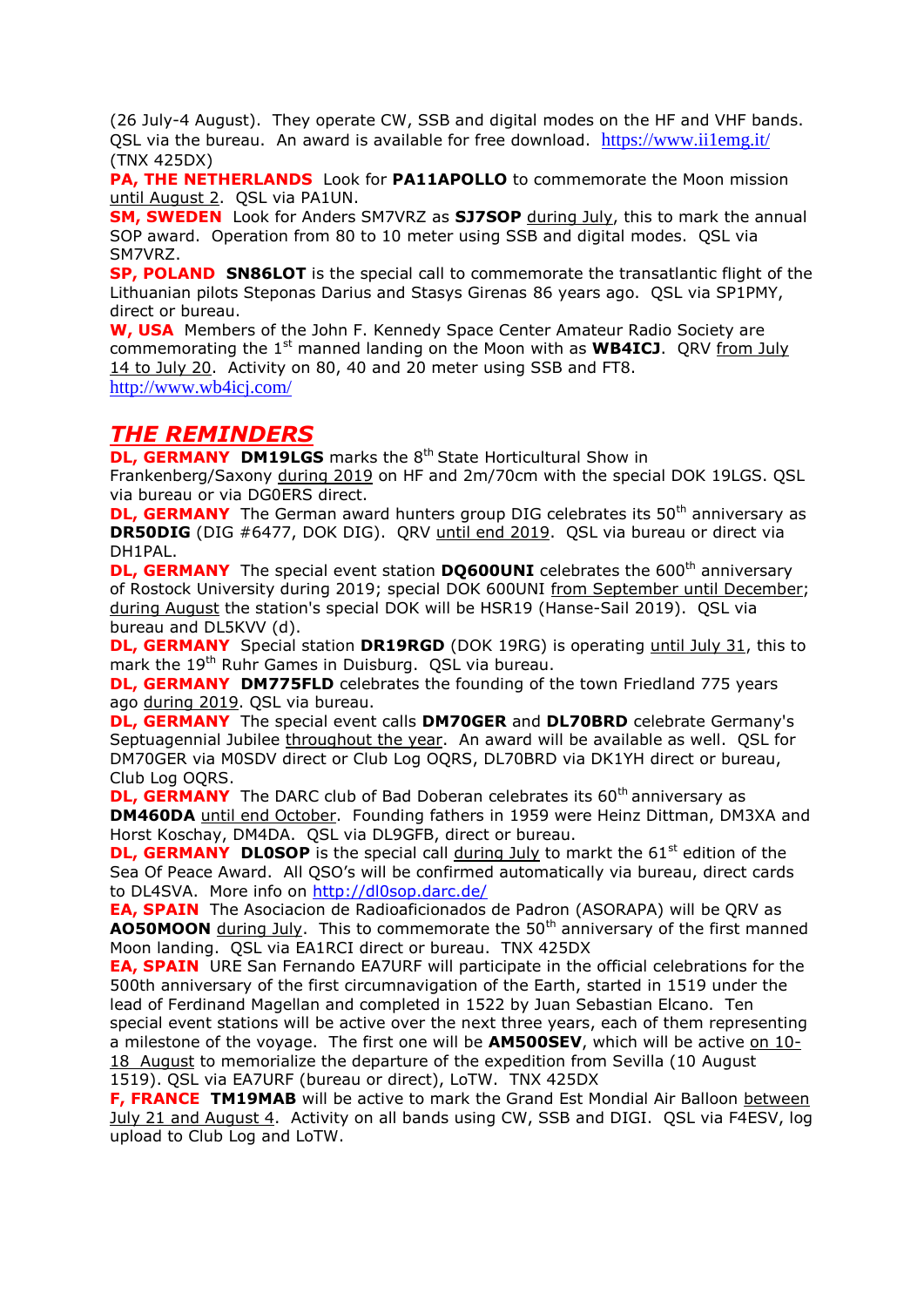**F, FRANCE** The Radio Club de Granville will be QRV as **TM75GRV** from July 29 until August 3. This to celebrate the  $75<sup>th</sup>$  anniversary of D-Day and for the  $75<sup>th</sup>$  annivesary of the liberation of Granville. QSL via F5KAQ.

**F, FRANCE** Members of the Radio Club du Val d'Issole are operating as **TM500LDV** until July 20 to mark the 500<sup>th</sup> anniversary of the death of Leonardo da Vinci. Activity on HF using CW, SSB, PSK and FT8. QSL via F4GPB.

**G, ENGLAND** The RSGB invites everyone to their Cricket World Cup Radio Marathon 2019 until July 14. 31 special event calls from Great Britain and other countries will participate on HF using CW, SSB and digital modes. British special event calls will make use of the prefix **GB19** (GB19CWC, GB19OT etc).

**G, ENGLAND** On 25-26 July 1939 Polish, French and British cryptanalysts met outside Warsaw to share what they knew about Enigma. Three English special callsigns will be used to commemorate the 80<sup>th</sup> anniversary of that history-changing meeting: **GB80ENI** (1 July-28 August), **GB2ENI** (15 July-11 August) and **GB4ENI** (29 July-25 August). The activity is organized by Wojtek G0IDA, Karol G0UNU and Krzysztof M0AXH.

**G, ENGLAND** Commemorating the 50<sup>th</sup> anniversary of the first manned lunar landing, the Leicester Radio Society is active as **GB5EHL** until July 28. Main activity taking place on July 20-21. They operate SSB, CW, RTTY, SSTV, PSK and FT8 on the HF and VHF bands. The special callsign's suffix stands for "[the] Eagle Has Landed", the words that announced that the Lunar Module had touched down on the Moon's surface.

**G, ENGLAND GB100GP** is a commemorative callsign allocated to Gilwell Park's permanent station (GB2GP) to celebrate the 100th anniversary of the headquarters of the Scout Association in the UK. Next planned activations are for 12-14 and 25-28 July. QSL via Club Log's OQRS. TNX 425DX

**HB9, SWITZERLAND** During 2019 are the Swiss Amateur Stations allowed to use the prefix HB90 instead of HB9 and HB30 instead of HB3. This to celebrate the 90<sup>th</sup> anniversary of the Union Schweizerischer Kurzwellen Amateure.

**HP, PANAMA** Victor, HP1AVS and others are active as **H31A** until August 15. This to celebrate the  $500<sup>th</sup>$  anniversary of the founding of Panama La Vieja. Operation from 80 to 10 meter using SSB and digital modes. QSL via HP1AS or LoTW.

**HS, THAILAND** The Radio Amateur Society of Thailand is active as **HS10KING** on all bands and all modes until July 31. This to celebrate the coronation of King Rama X. All QSO's will be confirmed automatically via the bureau.

**I, ITALY** The special call **II0KT** commemorates the voyage of the raft Kon Tiki in 1947. QRV until August 31. QSL via I0KQB.

**I, ITALY** ARI Fidenza will use a series of special callsigns throughout 2019 to honour twelve "Italian pioneers in radio engineering":

**II4MJR** (Quirino Majorana) in July

**II4BRD** (Cesare Bardeloni) in August

**II4GRM** (Gruppo Radiotecnico Milanese) in September

**II4MNU** (Ernesto Montu') in October

**II4VAL** (Giancarlo Vallauri) in November

**II4TIB** (Ugo Tiberio) in December.

See<http://www.arifidenza.it/> for complete information on the award. QSL via IQ4FE, bureau or direct.

**I, ITALY** The ARI Fidenza Club (IQ4FE) plans to honour Italian radio pioneers during 2019. In January, **II4CAL** points to Temistocle Calzecchi-Onesti. QSL via IQ4FE. <http://www.arifidenza.it/>

**JA, JAPAN** Look for 8J8HAM until September 22 around the sixth Hokkaido Ham Fair. QSL via bureau.

**LX, LUXEMBOURG** Members of the Luxembourg Amateur Radio Union (LARU) are active as LX50MOON in July to mark the 50<sup>th</sup> anniversary of the first manned mission to land on the Moon. QSL via LoTW; paper QSL cards sent automatically via bureau.

**LZ, BULGARIA** Once again Radio Club Blagovestnik (LZ1KCP) will use twelve special callsigns throughout 2019 to honour as many different Orthodox saints:

**LZ1809PNS** (July), **LZ304AE** (August), **LZ304EW** (September), **LZ311HI** (October), **LZ365BM** (November) and **LZ4408SPA** (December). QSL via bureau or direct to P.O.